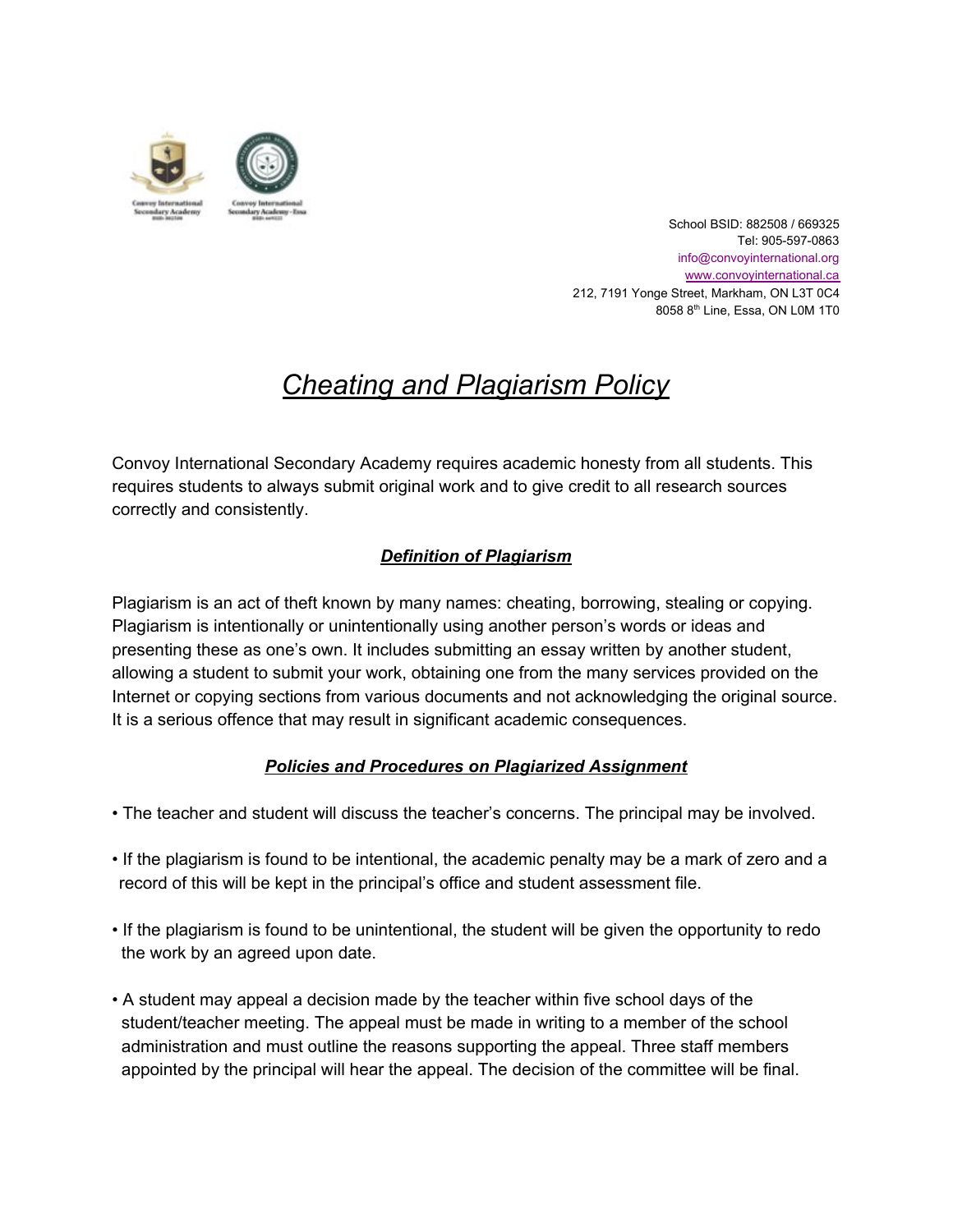## *Student Responsibility*

Students' understanding of the concept of academic dishonesty depends on their age and stage of development. Using the work or ideas of another writer as though they were your own is plagiarism. Students must understand the concept of plagiarism and why it is wrong to plagiarize. When working on assignments, students' progress skills should be monitored and directed along the way to ensure the appropriate use of reference materials.

It is the student's responsibility to be honest in all aspects of academicWork.

Consequences of academic dishonesty may include a reduction of marks up to 100% depending on the severity of the offense.

### *Homework and Assignments*

Homework is to be completed by the student himself/herself. It should never be completed or copied in whole or in part from another person, student or source. While it may be permissible to discuss homework assignments with other students, such discussion is a preliminary stage only, which must be followed carefully at all times by individual effort, research, and answering. The student must complete homework him/herself independently.

#### *Assignments*

Assignments prepared, including essays, term papers, thesis, lab reports, written responses, creative work, homework, and tests or components of tests, must be completed by the student and be the student's own work; they should never be in part or in whole copied from another person, student or source. The student should never present the words, research, or ideas of another person, student or source without proper acknowledgement. The student is expected to follow the instructions for preparing and submitting the assignment and adhere to the practices for academic honesty.

#### *Essays*

Essays must be completed by the student and be the student's own work. It should never be in part or in whole copied from another person, student or source, and should never be presenting the words, research or ideas of another person or source without proper acknowledgement. The student is expected to follow carefully the instructions for preparing and submitting the essay, and to adhere to the practices of academic honesty.

*Thesis/Art Design Portfolio*